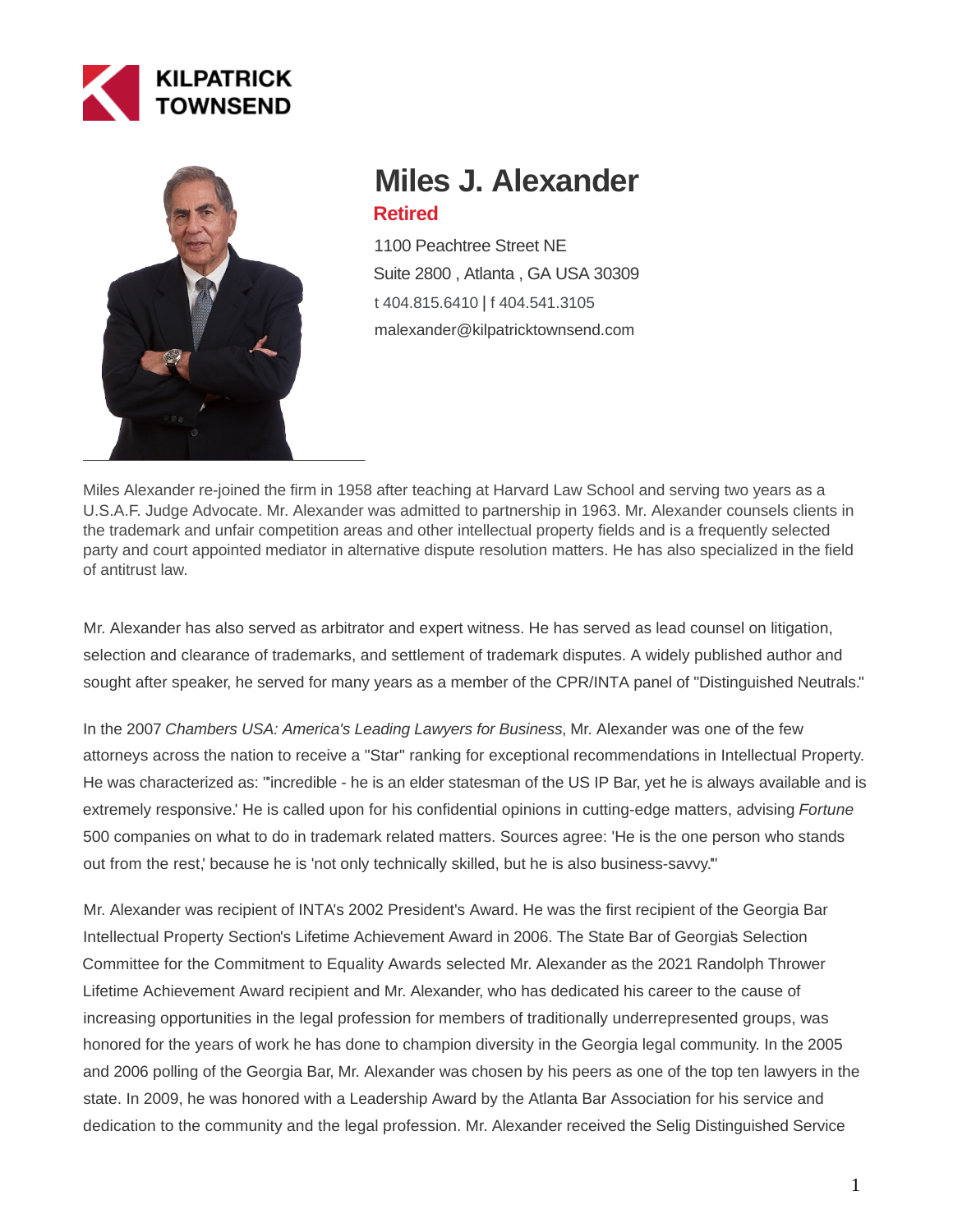

Award in 2010 from the American Jewish Committee. He is a 2012 recipient of the Emory Medal, the highest University honor presented exclusively to alumni by the Emory Alumni Association, "for his passionate leadership, impartial and objective wisdom in legal matters and continued commitment to serving the greater good of his community." Mr. Alexander was inducted into the 2012 Gate City Bar Association's Hall of Fame. In 2014, he received the Ben F. Johnson Jr. Public Service Award from Georgia State University College of Law for his prestigious career of more than 55 years, which has earned him an international reputation as one of the world's leading trademark lawyers. In 2014, Mr. Alexander received a Lifetime Achievement Award from World Trademark Review.

Mr. Alexander was listed for Intellectual Property in the 2021 and the 12 years immediately preceding editions of Chambers USA: America's Leading Lawyers for Business, he was listed as #1 in the 2015 and the four years immediately preceding editions, and he was listed as a "Senior Statesperson" in the 2022 and the three immediately preceding editions. Mr. Alexander was recognized in 2022 and all prior editions of The Best Lawyers in America® for Intellectual Property Litigation, Corporate Law, Mediation, Trademark Law, Arbitration, and Antitrust Law. He was recognized by his peers as one of Atlanta's "Legal Elite" in 2008 and 2012 by Georgia Trend magazine and as one of Top 10 Lawyers in Georgia in Atlanta magazine. The International Who's Who of Trademark Lawyers recognized Mr. Alexander in 2015 as one of only six trademark attorneys named "Most Highly Regarded" in North America. The World Trademark Review ranked Mr. Alexander among the top 20 trademark attorneys nationwide and in 2016 he was again recognized as a leading national trademark practitioner. He was also recognized as a top practitioner in Trademark, Copyright and Trade Secrets by Chambers Global 2013, 2014, 2015 and 2016. In 2013, Mr. Alexander was named a "Shining Star of IP" and selected as one of five individuals to the 2013 IP Hall of Fame by Intellectual Asset magazine. He is AV® rated by Martindale-Hubbell.\*

# **Experience**

Represented Houghton Mifflin in a copyright infringement suit prohibiting the publication of the book "The Wind Done Gone" because of alleged infringement of the copyright in the novel and motion picture "Gone With the Wind." The Estate of Margaret Mitchell, through SunTrust Bank as Trustee, brought a copyright infringement suit against Houghton Mifflin and obtained a preliminary injunction. On May 25, 2001, and immediately upon conclusion of oral argument by the firm, a unanimous panel of the Eleventh Circuit, U.S. Court of Appeals, vacated the injunction as an abuse of discretion and unconstitutional prior restraint of speech. On October 10, 2001, the Eleventh Circuit issued a full opinion rejecting the district courts conclusion that the plaintiff was likely to succeed and finding, on the record before the court, that "The Wind Done Gone" likely made fair use of "Gone With the Wind." SunTrust Bank v. Houghton Mifflin, 252 F.3d 1166 (11th Cir. 2001), and 268 F.3d 1257 (11th Cir. 2001).

Successfully represented the heirs of Dr. Martin Luther King, Jr. against CBS Broadcasting Inc. in a highly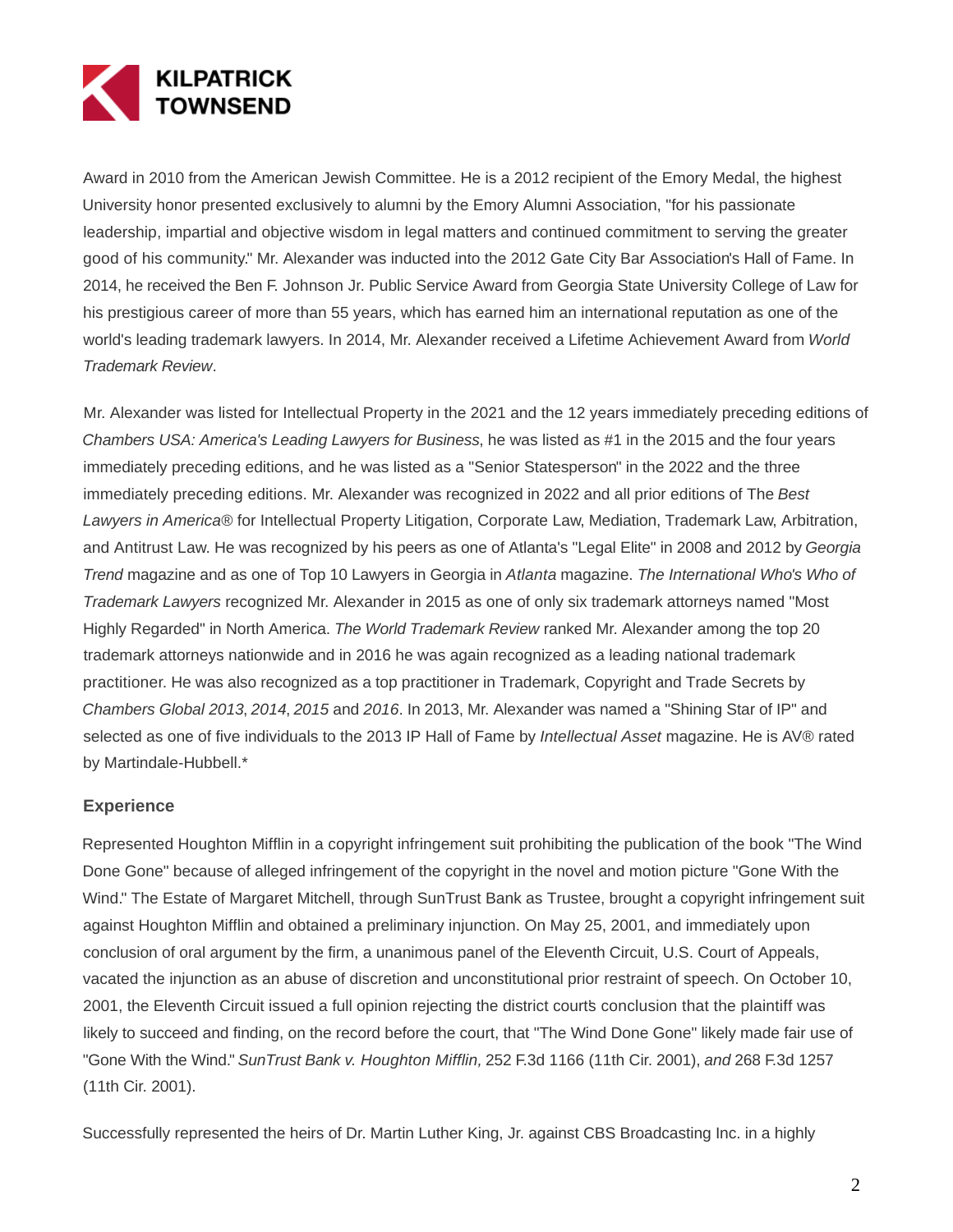

publicized case before the Eleventh Circuit. The decision upheld the validity of the copyright of the famous "I Have A Dream" speech against a challenge that it had entered the public domain. Following the firm's briefing and oral argument, the Eleventh Circuit reversed a district courts finding that Dr. Kings copyright in the speech "I Have A Dream" was forfeited when delivered in 1963 at the March on Washington and remanded the case for trial. CBS thereafter agreed to a settlement of the Dr. Martin Luther King, Jr. Estates claim that CBS infringed copyrights when it used portions of the speech in a documentary by Mike Wallace. Estate of Martin Luther King, Jr., Inc. v. CBS, Inc., 194 F.3d 1211 (11th Cir. 1999), reh. denied, 207 F.3d 666 (11th Cir. 2000).

Represents with his firm Flowers Foods Inc., a leading producer of baked goods, and its subsidiaries in various trademark, unfair competition, false advertising, and copyright matters, including litigation before federal district courts and the Trademark Trial and Appeal Board, as well as trademark clearance and registration projects.

Served as a consultant and special counsel to Blue Cross/Blue Shield Association, the leading association of independent health insurance companies, in revising their diverse license agreements into an uniform national license for all of its plans to protect its famous marks and create a mandatory ADR system for all disputes.

Represented Domino's Pizza in the reversal of a Federal District Court decision enjoining the chain from using their primary trademark.

Served as counsel for Frito-Lay, a global snack food company, in the protection of its trademark from a generic challenge and from various antitrust claims.

Acted on behalf of small and Fortune 500 companies in selection ad protection of their trademarks.

## **Education**

Harvard Law SchoolJ.D. (1955) cum laude Emory UniversityB.A. (1952) with honors, Phi Beta Kappa

# **Admissions**

Georgia (1955)

# **Court Admissions**

Georgia Court of Appeals

Supreme Court of Georgia

- U.S. Court of Appeals for the Eighth Circuit
- U.S. Court of Appeals for the Eleventh Circuit
- U.S. Court of Appeals for the Fifth Circuit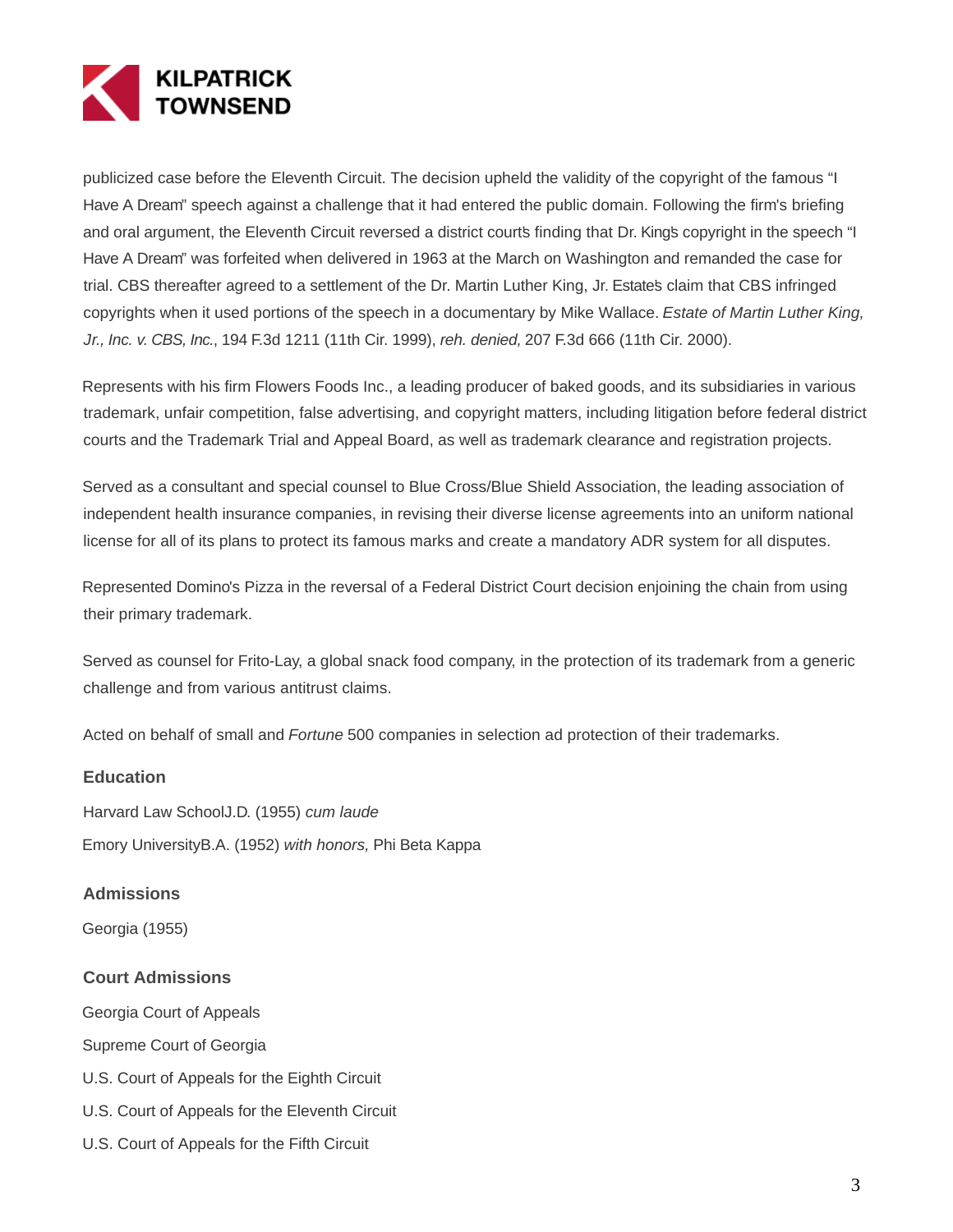

- U.S. Court of Appeals for the Fourth Circuit
- U.S. Court of Customs and Patent Appeals
- U.S. District Court for the Western District of North Carolina
- U.S. Supreme Court

# **Professional & Community Activities**

#### **Professional Activities**:

American College of Trial Lawyers, Member and Co-Author of a chapter on Creative Settlement of Intellectual Property Litigation for a major Clark Boardman treatise

International Trademark Association, Member of Trademark Review Commission, which drafted the landmark 1989 Lanham Act revisions; American Law Institute; Member of Advisory Committee which drafted the 1995 Restatement of Unfair Competition; and served on the INTA Board of Directors and selected to serve as its General Legal Counsel (1997-2000)

University of San Francisco, J. Thomas McCarthy Institute for Intellectual Property and Technology Law, Charter Member and Advisory Council

State Bar of Georgia, Antitrust Law Section, Past Chairman

## **Bar Associations and Other Law Related Activities**:

Member, American, Georgia and Atlanta Bar Associations; Lawyers Club of Atlanta; Former President of Harvard Law School Association of Georgia; Former Chairman Young Lawyers Section of Georgia Bar Continuing Education Committee and Appellate Admissions Program; continuous activity in ABA Subcommittees in Antitrust and Patent, Trademark and Copyright Sections; Member 1980-1982 of Board of Directors, United States Trademark Association Editorial Board, The Trademark Reporter®, Editor-in-Chief (1978-1980); President, Antitrust Section of the State Bar of Georgia, Antitrust Section, 1982-1983; U.S.T.A. Special Committee on Structure (1992- ); U.S.T.A. Ladas Award Selection Committee (1993-2017); U.S.T.A. Publications Committee, Chairman (1982-1986); various legal writings in publications in the trademark field, including American Law Institute, United States Trademark Reporter and Encyclopedia of Georgia Law; Advisory Board of The Trademark Reporter®; Advisory Counsel to President of State Bar of Georgia; Advisor to ALI, Restatement of the Law of Unfair Competition (1986-1995); Member, U.S.T.A Trademark Review Commission (1986-1989); Fellow, American Bar Foundation; Fellow, American College of Trial Lawyers; Chair, Atlanta Legal Aid Drive (1990); Pro bono counsel to numerous non-profit organizations; National ADR Panel Member of Distinguished Neutrals, INTA/CRP (original Member of); Listing in all editions of Best Lawyers in America (Corporate, Antitrust, Alternative Dispute Resolution, Trademark and Intellectual Property Litigation); Master for Inns of Court; Center for Global Information Technologies (Duke University); Board of Visitors, Emory University (1997-2000); Board of Visitors, College of Law, Georgia State University (1992-2010); appointed by U.S. Secretary of Commerce as initial Chair of Trademark Public Advisory Committee (2000-2003); chosen as a Charter Member of the Advisory Council for J. Thomas McCarthy Institute for Intellectual Property and Technology Law (2001- ); INTA President's Award (2002); first recipient of Georgia Bar IP Section's Lifetime Achievement Award (2006); State Bar of Georgia (Justice Robert Benham) Lifetime Achievement Award for Community Service (2007); Georgia State University IP Legends Award (2007); Atlanta Bar Leadership Award (2009); The Emory Medal (2012) (the Highest Alumni Award given by Emory University); Gate City Bar Association Hall of Fame (2012); Intellectual Asset Management (IAM) Magazine Hall of Fame (2013); World Trademark Review Lifetime Achievement Award (2014); Fulton County Daily Report Lifetime Achieve Award (2015)

## **Community Activities**:

Chairman, City of Atlanta License Review Board (1976-1979); Chairman and Vice-Chairman, City of Atlanta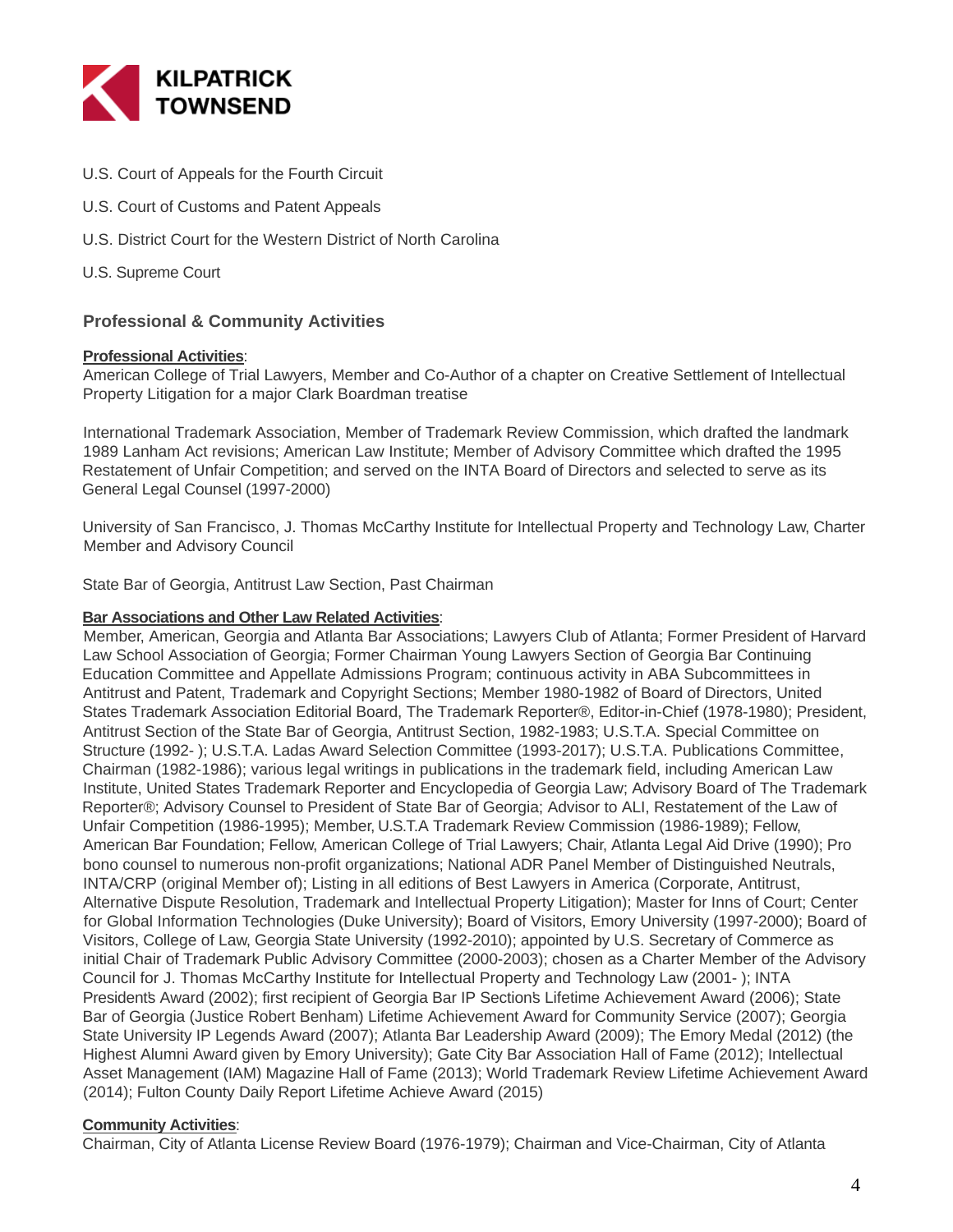

Ethics Board (1980-1992); Counsel, Pine Hills Civic Association; Board of Atlanta Metro Arts Foundation; Chairman of Emory Class Reunion Committee; Director and Vice President, Research Atlanta (1983-1987); Legal Counsel to Mayor Maynard Jackson; Legal Counsel to Congressman Elliott Levitas; Member, Friends of Morehouse College; Advisory Board, Family Outreach Center; ADL and AJC (American Jewish Committee) Board Member; National AJC Legal Committee; Chairman of Atlanta Chapter of the AJC; Resurgens Atlanta; ADL-Chairman Atlanta Civil Rights Committee (1996-2003) (2009-2015) and lifetime Board Member; Chairman of the Board, Atlanta City Club; Recipient, ADL Human Relations Award (1997); Past Chairman of Annual Legal Aid Fundraising Drive, Member of Steering Committee, and current Legal Aid Endowment Fund Drive; recipient, Annual Emory Distinguished Alumni Award (2000); ADL Lifetime Achievement Award (2006); Carter Center Board of Councilors (2008- ); Board of The William Breman Jewish Heritage Museum (2008-Present); American Jewish Committee Distinguished Service Award (2010); Co-Chair, ADL S.E. Regional Board (2014-2015); Ben F. Johnson Jr. Public Service Award (2014); The American Red Cross of Atlanta's LifeBoard Chairman's Award (2017); Emory Barkley Forum's Warren Akin Award for Outstanding Alumni Contributions (2019); Carter Center, Board of Councilors Lifetime Member (2020); Board of Trustees, Carlos Foundation (2020)

# **Lectures**:

Lecturer at numerous Georgia continuing education programs in fields of tax, corporations, trademark, antitrust and unfair competition. Chairman and lecturer at numerous International Trademark Association, PLI, American Law Institute, ABA, International Franchise Association and other seminars on trademarks and unfair competition, antitrust, franchising, dispute resolutions and litigation tactics; guest lecturer on Trademark Law at NYU and University of Georgia. Served as Adjunct Professor and guest lecturer, Georgia State Law School and Emory Law School. Invited to speak by ABA, ALI, PLI, Marques, PTMG and INTA and by other organizations, including at conferences in Amsterdam, Paris, London, Istanbul, Marrakesh, Athens, Berlin, Bangkok, Lisbon, Brussels, Geneva and Milan. "A Century of Looking Back and Looking Forward," Panelist at INTA Annual Meeting, May 17, 2011.

# **Insights**

# News Releases

Kilpatrick Townsend Attorneys Claim 79 Individual Rankings in 2022 Chambers USA

June 2, 2022

## News Releases

Kilpatrick Townsend Earns Gold-Level Ranking from World Trademark Review

March 8, 2022

# News Releases

Miles Alexander Recognized as the 2021 Randolph Thrower Lifetime Achievement Award Recipient November 19, 2021

# **News**

Kilpatrick Townsend Attorneys Garner 37 Rankings on the 2021 International Who's Who of Business Lawyers October 29, 2021